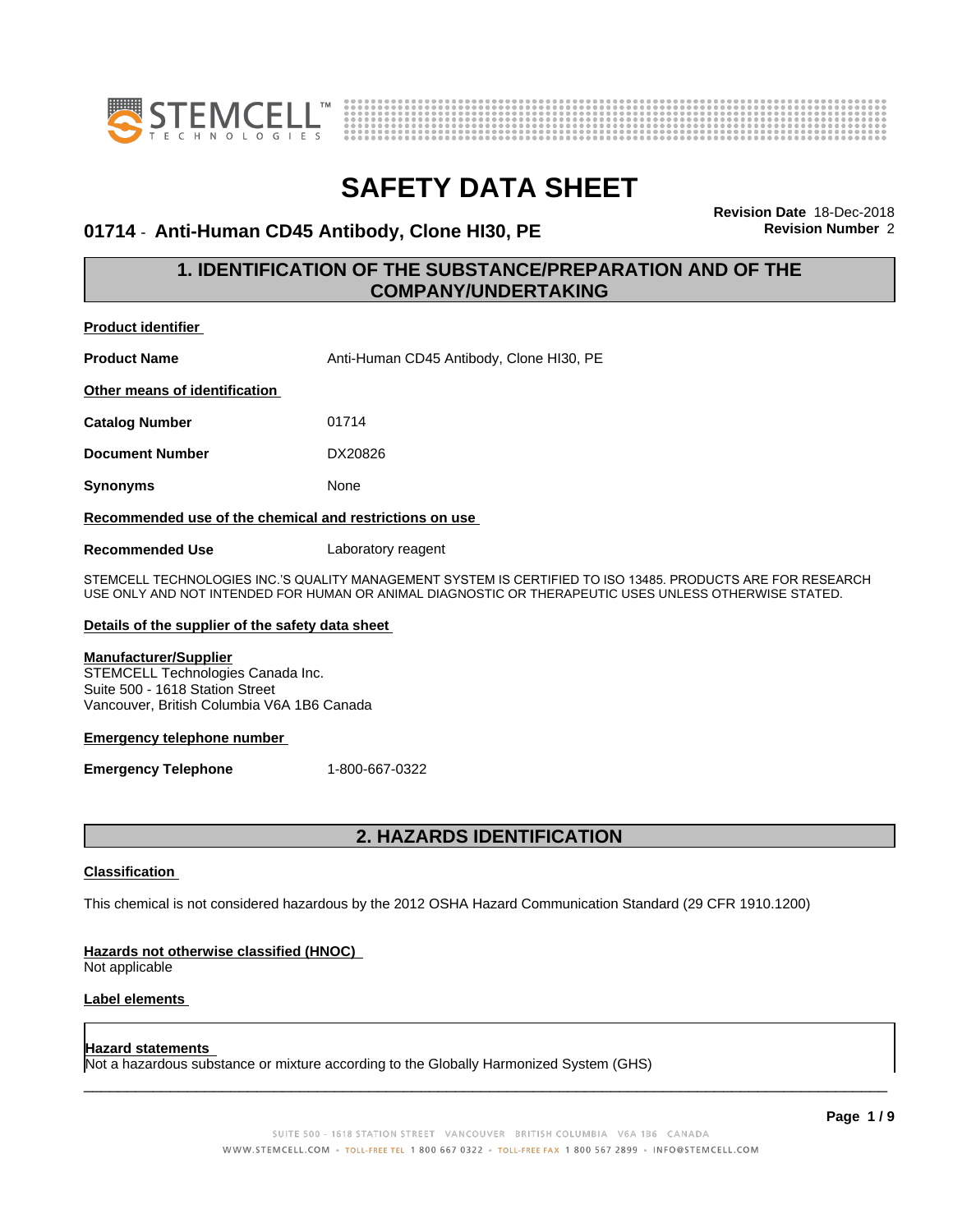



## \_\_\_\_\_\_\_\_\_\_\_\_\_\_\_\_\_\_\_\_\_\_\_\_\_\_\_\_\_\_\_\_\_\_\_\_\_\_\_\_\_\_\_\_\_\_\_\_\_\_\_\_\_\_\_\_\_\_\_\_\_\_\_\_\_\_\_\_\_\_\_\_\_\_\_\_\_\_\_\_\_\_\_\_\_\_\_\_\_\_\_\_\_ **Revision Date** 18-Dec-2018 **01714** - **Anti-Human CD45 Antibody, Clone HI30, PE Revision Number** 2

The product contains no substances which at their given concentration, are considered to be hazardous to health.

**Appearance** Clear **Physical state** Liquid **Odor No information available Appearance** Clear

### **Other Information**

Not applicable

**Unknown acute toxicity** 0 % of the mixture consists of ingredient(s) of unknown toxicity

0 % of the mixture consists of ingredient(s) of unknown acute oral toxicity

0 % of the mixture consists of ingredient(s) of unknown acute dermal toxicity

0 % of the mixture consists of ingredient(s) of unknown acute inhalation toxicity (gas)

0 % of the mixture consists of ingredient(s) of unknown acute inhalation toxicity (vapor)

0 % of the mixture consists of ingredient(s) of unknown acute inhalation toxicity (dust/mist)

#### **3. COMPOSITION/INFORMATION ON INGREDIENTS**

#### **Substance**

Not applicable.

#### **Mixture**

Not a hazardous substance or mixture according to the Globally Harmonized System (GHS)

\*The exact percentage (concentration) ofcomposition has been withheld as a trade secret.

#### **4. FIRST AID MEASURES**

#### **Description of first aid measures**

| <b>Inhalation</b>   | Remove to fresh air.                                                                                                    |
|---------------------|-------------------------------------------------------------------------------------------------------------------------|
| Eye contact         | Rinse thoroughly with plenty of water for at least 15 minutes, lifting lower and upper eyelids.<br>Consult a physician. |
| <b>Skin contact</b> | Wash skin with soap and water.                                                                                          |
| Ingestion           | Clean mouth with water and drink afterwards plenty of water.                                                            |
|                     |                                                                                                                         |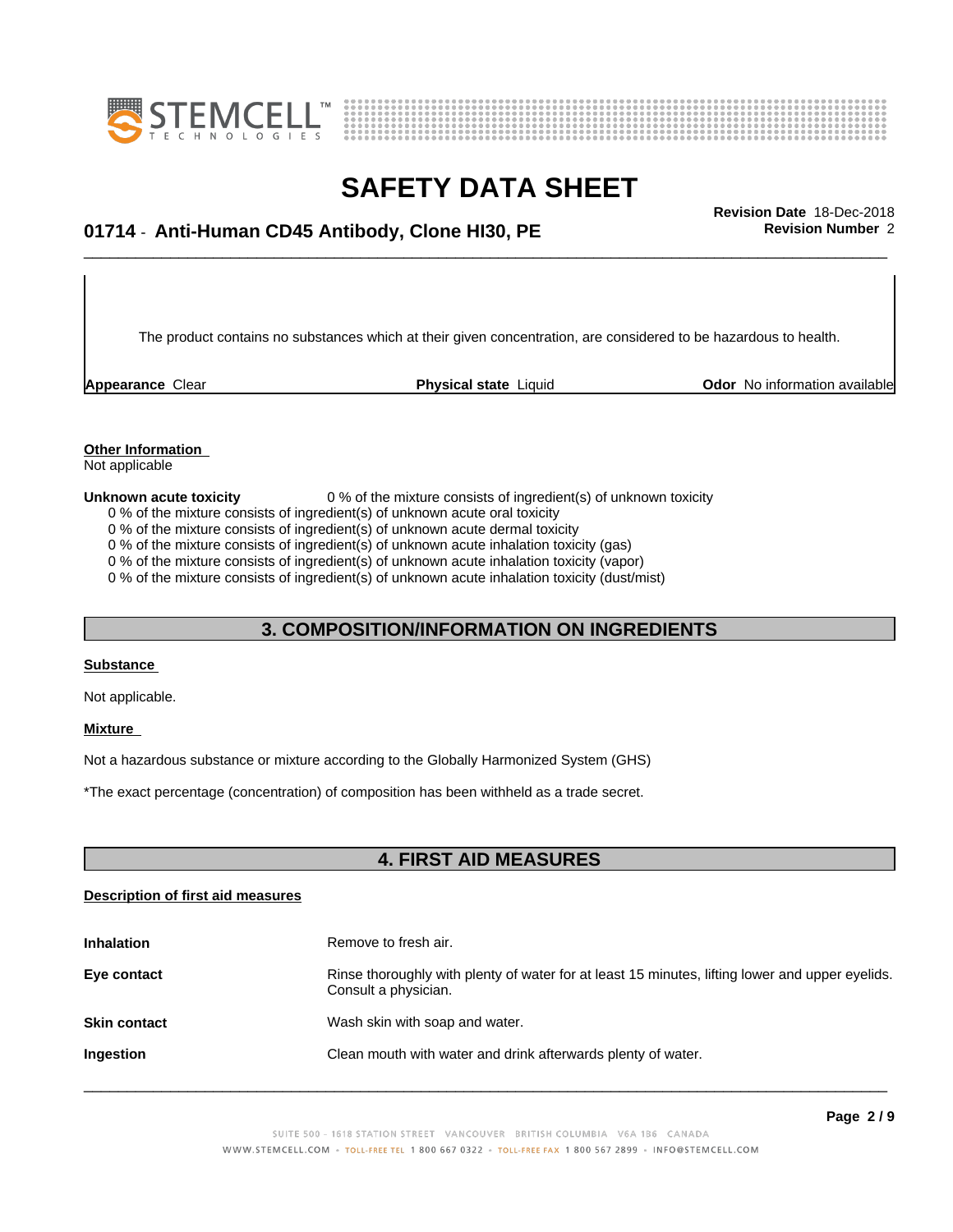



## \_\_\_\_\_\_\_\_\_\_\_\_\_\_\_\_\_\_\_\_\_\_\_\_\_\_\_\_\_\_\_\_\_\_\_\_\_\_\_\_\_\_\_\_\_\_\_\_\_\_\_\_\_\_\_\_\_\_\_\_\_\_\_\_\_\_\_\_\_\_\_\_\_\_\_\_\_\_\_\_\_\_\_\_\_\_\_\_\_\_\_\_\_ **Revision Date** 18-Dec-2018 **01714** - **Anti-Human CD45 Antibody, Clone HI30, PE Revision Number** 2

| Most important symptoms and effects, both acute and delayed                                                      |                                                                                                                                       |
|------------------------------------------------------------------------------------------------------------------|---------------------------------------------------------------------------------------------------------------------------------------|
| <b>Symptoms</b>                                                                                                  | No information available.                                                                                                             |
|                                                                                                                  | Indication of any immediate medical attention and special treatment needed                                                            |
| Note to physicians                                                                                               | Treat symptomatically.                                                                                                                |
|                                                                                                                  |                                                                                                                                       |
|                                                                                                                  | <b>5. FIRE-FIGHTING MEASURES</b>                                                                                                      |
| <b>Suitable Extinguishing Media</b>                                                                              | Use extinguishing measures that are appropriate to local circumstances and the<br>surrounding environment.                            |
| Unsuitable extinguishing media                                                                                   | CAUTION: Use of water spray when fighting fire may be inefficient.                                                                    |
| Specific hazards arising from the<br>chemical                                                                    | No information available.                                                                                                             |
| <b>Explosion data</b><br><b>Sensitivity to Mechanical Impact None.</b><br><b>Sensitivity to Static Discharge</b> | None.                                                                                                                                 |
| Special protective equipment for<br>fire-fighters                                                                | Firefighters should wear self-contained breathing apparatus and full firefighting turnout<br>gear. Use personal protection equipment. |

### **6. ACCIDENTAL RELEASE MEASURES**

**Personal precautions, protective equipment and emergency procedures**

**Personal precautions** Ensure adequate ventilation.

| <b>Environmental precautions</b>                     |                                                                                      |
|------------------------------------------------------|--------------------------------------------------------------------------------------|
| <b>Environmental precautions</b>                     | See Section 12 for additional Ecological Information.                                |
| Methods and material for containment and cleaning up |                                                                                      |
| <b>Methods for containment</b>                       | Prevent further leakage or spillage if safe to do so.                                |
| Methods for cleaning up                              | Pick up and transfer to properly labeled containers.                                 |
| Prevention of secondary hazards                      | Clean contaminated objects and areas thoroughly observing environmental regulations. |
|                                                      |                                                                                      |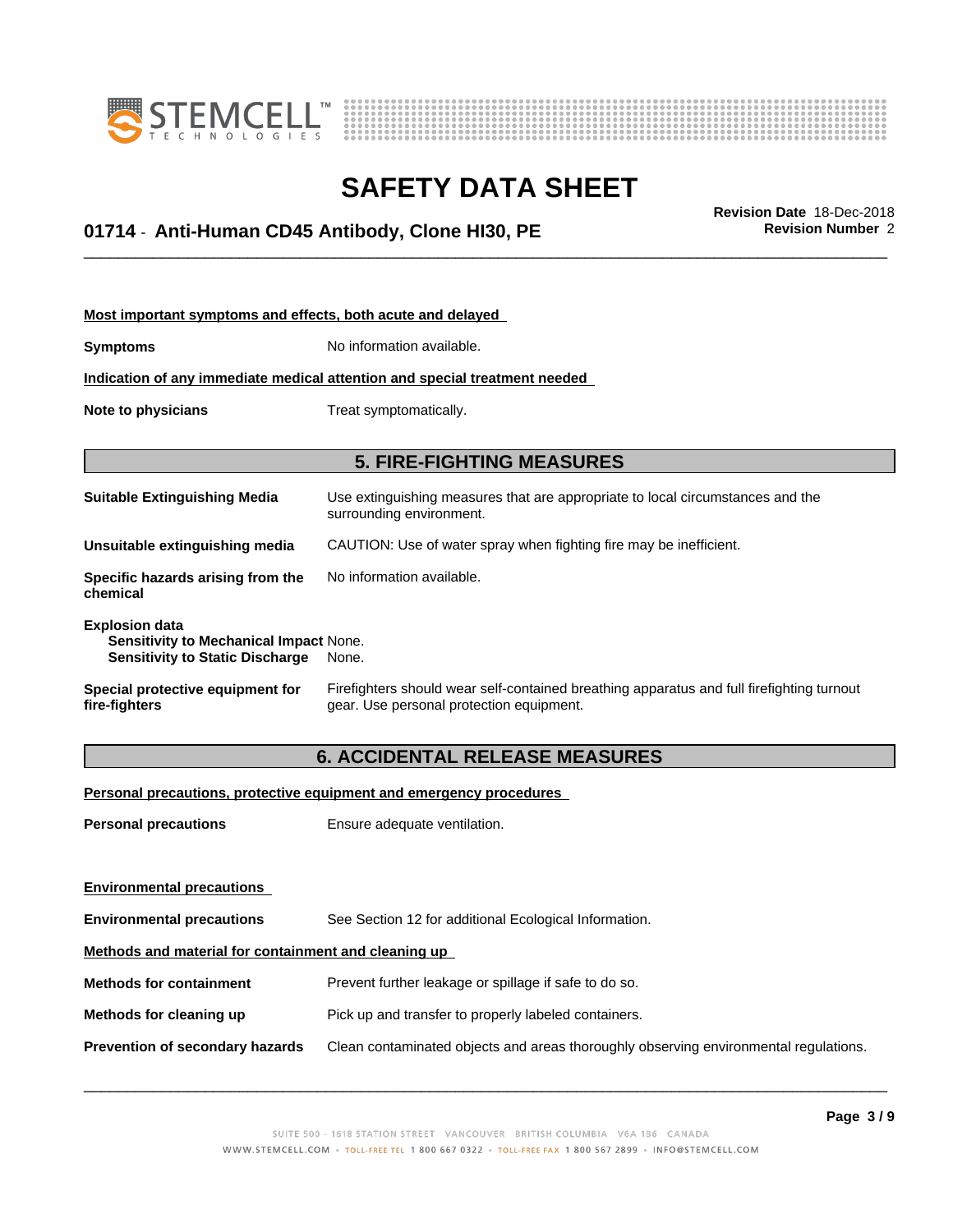



## \_\_\_\_\_\_\_\_\_\_\_\_\_\_\_\_\_\_\_\_\_\_\_\_\_\_\_\_\_\_\_\_\_\_\_\_\_\_\_\_\_\_\_\_\_\_\_\_\_\_\_\_\_\_\_\_\_\_\_\_\_\_\_\_\_\_\_\_\_\_\_\_\_\_\_\_\_\_\_\_\_\_\_\_\_\_\_\_\_\_\_\_\_ **Revision Date** 18-Dec-2018 **01714** - **Anti-Human CD45 Antibody, Clone HI30, PE Revision Number** 2

|                                                              | 7. HANDLING AND STORAGE                                                                                                                                        |
|--------------------------------------------------------------|----------------------------------------------------------------------------------------------------------------------------------------------------------------|
| <b>Precautions for safe handling</b>                         |                                                                                                                                                                |
| Advice on safe handling                                      | Handle in accordance with good industrial hygiene and safety practice.                                                                                         |
| Conditions for safe storage, including any incompatibilities |                                                                                                                                                                |
| <b>Storage Conditions</b>                                    | Keep containers tightly closed in a dry, cool and well-ventilated place.                                                                                       |
|                                                              |                                                                                                                                                                |
|                                                              | 8. EXPOSURE CONTROLS/PERSONAL PROTECTION                                                                                                                       |
| <b>Control parameters</b>                                    |                                                                                                                                                                |
| <b>Exposure Limits</b>                                       | This product, as supplied, does not contain any hazardous materials with occupational<br>exposure limits established by the region specific regulatory bodies. |
| <b>Appropriate engineering controls</b>                      |                                                                                                                                                                |
| <b>Engineering controls</b>                                  | <b>Showers</b><br>Eyewash stations<br>Ventilation systems.                                                                                                     |
|                                                              | Individual protection measures, such as personal protective equipment                                                                                          |
| <b>Eye/face protection</b>                                   | No special protective equipment required.                                                                                                                      |
| Skin and body protection                                     | No special protective equipment required.                                                                                                                      |
|                                                              | No protective equipment is needed under normal use conditions. If exposure limits are                                                                          |
| <b>Respiratory protection</b>                                | exceeded or irritation is experienced, ventilation and evacuation may be required.                                                                             |
| <b>General hygiene considerations</b>                        | Handle in accordance with good industrial hygiene and safety practice.                                                                                         |

### **9. PHYSICAL AND CHEMICAL PROPERTIES**

**Information on basic physical and chemical properties Physical state** Liquid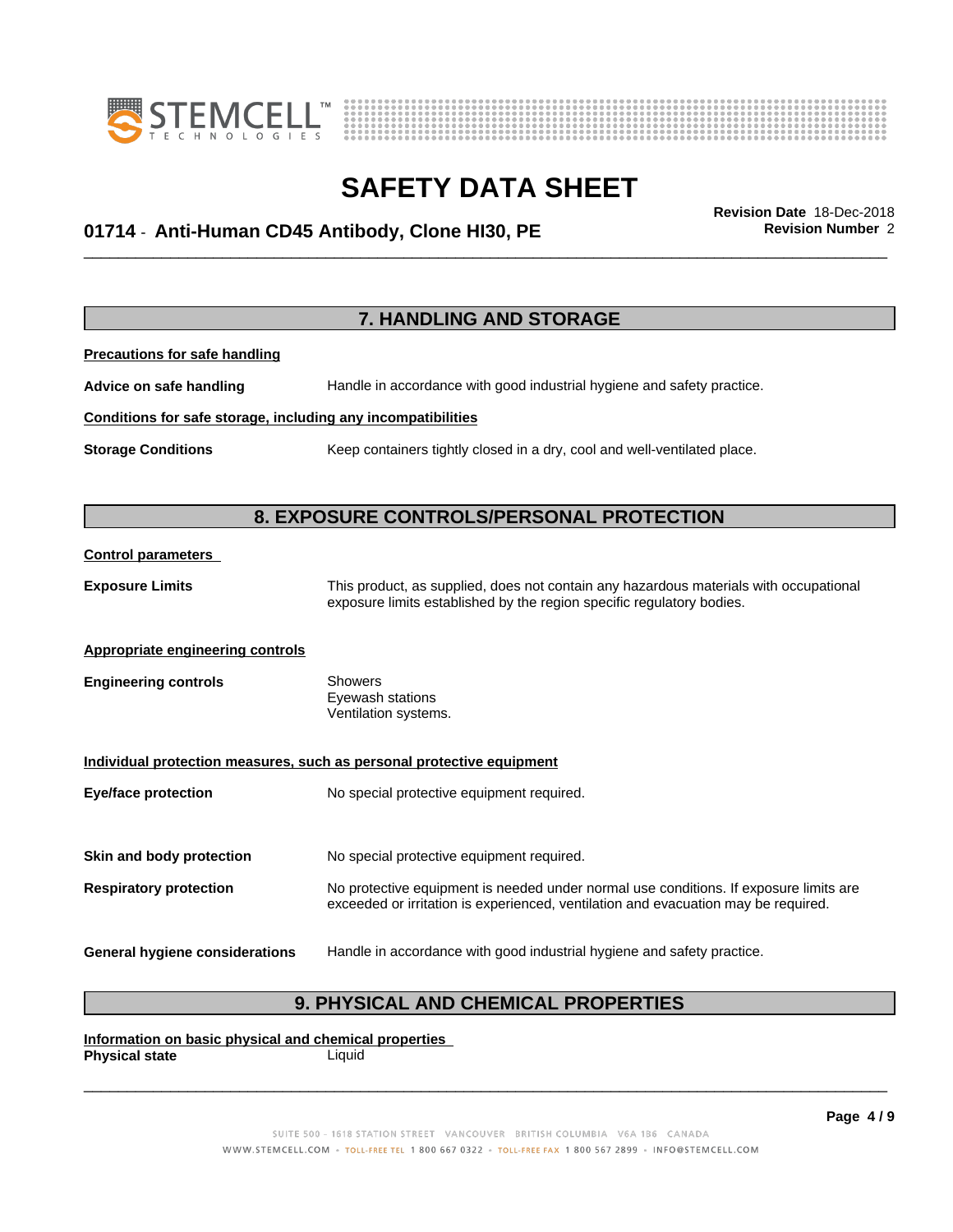



## \_\_\_\_\_\_\_\_\_\_\_\_\_\_\_\_\_\_\_\_\_\_\_\_\_\_\_\_\_\_\_\_\_\_\_\_\_\_\_\_\_\_\_\_\_\_\_\_\_\_\_\_\_\_\_\_\_\_\_\_\_\_\_\_\_\_\_\_\_\_\_\_\_\_\_\_\_\_\_\_\_\_\_\_\_\_\_\_\_\_\_\_\_ **Revision Date** 18-Dec-2018 **01714** - **Anti-Human CD45 Antibody, Clone HI30, PE Revision Number** 2

**Appearance** Clear

| <b>Property</b>                  | Values                   | Remarks • Method |
|----------------------------------|--------------------------|------------------|
| рH                               | No data available        | None known       |
| Melting point / freezing point   | No data available        | None known       |
| Boiling point / boiling range    | No data available        | None known       |
| <b>Flash point</b>               | No data available        | None known       |
| <b>Evaporation rate</b>          | No data available        | None known       |
| Flammability (solid, gas)        | No data available        | None known       |
| <b>Flammability Limit in Air</b> |                          | None known       |
| <b>Upper flammability limit:</b> | No data available        |                  |
| Lower flammability limit:        | No data available        |                  |
| Vapor pressure                   | No data available        | None known       |
| Vapor density                    | No data available        | None known       |
| <b>Relative density</b>          | No data available        | None known       |
| <b>Water solubility</b>          | No data available        | None known       |
| Solubility in other solvents     | No data available        | None known       |
| <b>Partition coefficient</b>     | No data available        | None known       |
| <b>Autoignition temperature</b>  | No data available        | None known       |
| <b>Decomposition temperature</b> | No data available        | None known       |
| <b>Kinematic viscosity</b>       | No data available        | None known       |
| <b>Dynamic viscosity</b>         | No data available        | None known       |
| <b>Explosive properties</b>      | No information available |                  |
| <b>Oxidizing properties</b>      | No information available |                  |
| <b>Other Information</b>         |                          |                  |
| Softening point                  | No information available |                  |
| Molecular weight                 | No information available |                  |

**Color Color Color Color Color Color Color Color Color Color Color No** information available **No information available Odor threshold** No information available

**Softening point** No information available **Molecular weight Molecular is a structure of the No information available Molecular formula Molecular System Molecular formula Molecular formula** No information available **VOC Content (%) No information available VOC Content (%)** No information available **Liquid Density** No information available **Bulk density** No information available

#### **Property Contract Property Remarks • Method**

#### **10. STABILITY AND REACTIVITY**

| <b>Reactivity</b>                                                                 | No information available.                 |
|-----------------------------------------------------------------------------------|-------------------------------------------|
| <b>Chemical stability</b>                                                         | Stable under normal conditions.           |
| Possibility of hazardous reactions                                                | None under normal processing.             |
| <b>Conditions to avoid</b>                                                        | None known based on information supplied. |
| Incompatible materials                                                            | None known based on information supplied. |
| <b>Hazardous decomposition products</b> None known based on information supplied. |                                           |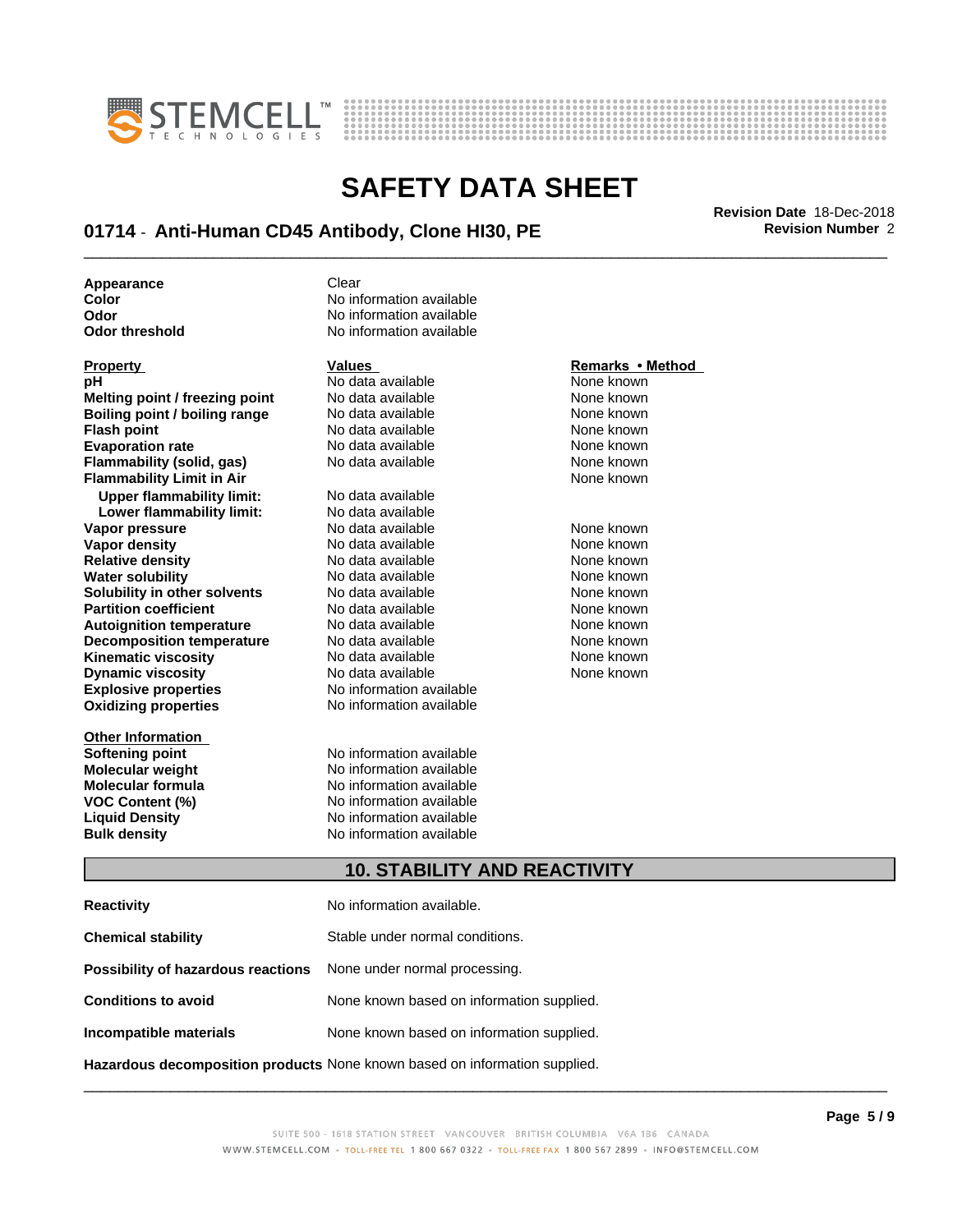



## \_\_\_\_\_\_\_\_\_\_\_\_\_\_\_\_\_\_\_\_\_\_\_\_\_\_\_\_\_\_\_\_\_\_\_\_\_\_\_\_\_\_\_\_\_\_\_\_\_\_\_\_\_\_\_\_\_\_\_\_\_\_\_\_\_\_\_\_\_\_\_\_\_\_\_\_\_\_\_\_\_\_\_\_\_\_\_\_\_\_\_\_\_ **Revision Date** 18-Dec-2018 **01714** - **Anti-Human CD45 Antibody, Clone HI30, PE Revision Number** 2

### **11. TOXICOLOGICAL INFORMATION**

#### **Information on likely routes of exposure**

| <b>Inhalation</b><br>Specific test data for the substance or mixture is not available.<br>Eye contact<br>Specific test data for the substance or mixture is not available.<br><b>Skin contact</b><br>Specific test data for the substance or mixture is not available.<br>Ingestion<br>Specific test data for the substance or mixture is not available.<br>Symptoms related to the physical, chemical and toxicological characteristics<br>No information available.<br><b>Symptoms</b><br><b>Numerical measures of toxicity</b><br><b>Acute toxicity</b><br>0 % of the mixture consists of ingredient(s) of unknown toxicity<br>Unknown acute toxicity<br>0 % of the mixture consists of ingredient(s) of unknown acute oral toxicity<br>0 % of the mixture consists of ingredient(s) of unknown acute dermal toxicity<br>0 % of the mixture consists of ingredient(s) of unknown acute inhalation toxicity (gas)<br>0 % of the mixture consists of ingredient(s) of unknown acute inhalation toxicity (vapor)<br>0 % of the mixture consists of ingredient(s) of unknown acute inhalation toxicity (dust/mist)<br>Delayed and immediate effects as well as chronic effects from short and long-term exposure<br>No information available.<br><b>Skin corrosion/irritation</b><br>No information available.<br>Serious eye damage/eye irritation<br>No information available.<br>Respiratory or skin sensitization<br><b>Germ cell mutagenicity</b><br>No information available.<br>No information available.<br>Carcinogenicity<br>No information available.<br><b>Reproductive toxicity</b><br>No information available.<br><b>STOT - single exposure</b> | <b>Product Information</b> |  |  |
|---------------------------------------------------------------------------------------------------------------------------------------------------------------------------------------------------------------------------------------------------------------------------------------------------------------------------------------------------------------------------------------------------------------------------------------------------------------------------------------------------------------------------------------------------------------------------------------------------------------------------------------------------------------------------------------------------------------------------------------------------------------------------------------------------------------------------------------------------------------------------------------------------------------------------------------------------------------------------------------------------------------------------------------------------------------------------------------------------------------------------------------------------------------------------------------------------------------------------------------------------------------------------------------------------------------------------------------------------------------------------------------------------------------------------------------------------------------------------------------------------------------------------------------------------------------------------------------------------------------------------------------------------------------|----------------------------|--|--|
|                                                                                                                                                                                                                                                                                                                                                                                                                                                                                                                                                                                                                                                                                                                                                                                                                                                                                                                                                                                                                                                                                                                                                                                                                                                                                                                                                                                                                                                                                                                                                                                                                                                               |                            |  |  |
|                                                                                                                                                                                                                                                                                                                                                                                                                                                                                                                                                                                                                                                                                                                                                                                                                                                                                                                                                                                                                                                                                                                                                                                                                                                                                                                                                                                                                                                                                                                                                                                                                                                               |                            |  |  |
|                                                                                                                                                                                                                                                                                                                                                                                                                                                                                                                                                                                                                                                                                                                                                                                                                                                                                                                                                                                                                                                                                                                                                                                                                                                                                                                                                                                                                                                                                                                                                                                                                                                               |                            |  |  |
|                                                                                                                                                                                                                                                                                                                                                                                                                                                                                                                                                                                                                                                                                                                                                                                                                                                                                                                                                                                                                                                                                                                                                                                                                                                                                                                                                                                                                                                                                                                                                                                                                                                               |                            |  |  |
|                                                                                                                                                                                                                                                                                                                                                                                                                                                                                                                                                                                                                                                                                                                                                                                                                                                                                                                                                                                                                                                                                                                                                                                                                                                                                                                                                                                                                                                                                                                                                                                                                                                               |                            |  |  |
|                                                                                                                                                                                                                                                                                                                                                                                                                                                                                                                                                                                                                                                                                                                                                                                                                                                                                                                                                                                                                                                                                                                                                                                                                                                                                                                                                                                                                                                                                                                                                                                                                                                               |                            |  |  |
|                                                                                                                                                                                                                                                                                                                                                                                                                                                                                                                                                                                                                                                                                                                                                                                                                                                                                                                                                                                                                                                                                                                                                                                                                                                                                                                                                                                                                                                                                                                                                                                                                                                               |                            |  |  |
|                                                                                                                                                                                                                                                                                                                                                                                                                                                                                                                                                                                                                                                                                                                                                                                                                                                                                                                                                                                                                                                                                                                                                                                                                                                                                                                                                                                                                                                                                                                                                                                                                                                               |                            |  |  |
|                                                                                                                                                                                                                                                                                                                                                                                                                                                                                                                                                                                                                                                                                                                                                                                                                                                                                                                                                                                                                                                                                                                                                                                                                                                                                                                                                                                                                                                                                                                                                                                                                                                               |                            |  |  |
|                                                                                                                                                                                                                                                                                                                                                                                                                                                                                                                                                                                                                                                                                                                                                                                                                                                                                                                                                                                                                                                                                                                                                                                                                                                                                                                                                                                                                                                                                                                                                                                                                                                               |                            |  |  |
|                                                                                                                                                                                                                                                                                                                                                                                                                                                                                                                                                                                                                                                                                                                                                                                                                                                                                                                                                                                                                                                                                                                                                                                                                                                                                                                                                                                                                                                                                                                                                                                                                                                               |                            |  |  |
|                                                                                                                                                                                                                                                                                                                                                                                                                                                                                                                                                                                                                                                                                                                                                                                                                                                                                                                                                                                                                                                                                                                                                                                                                                                                                                                                                                                                                                                                                                                                                                                                                                                               |                            |  |  |
|                                                                                                                                                                                                                                                                                                                                                                                                                                                                                                                                                                                                                                                                                                                                                                                                                                                                                                                                                                                                                                                                                                                                                                                                                                                                                                                                                                                                                                                                                                                                                                                                                                                               |                            |  |  |
|                                                                                                                                                                                                                                                                                                                                                                                                                                                                                                                                                                                                                                                                                                                                                                                                                                                                                                                                                                                                                                                                                                                                                                                                                                                                                                                                                                                                                                                                                                                                                                                                                                                               |                            |  |  |
|                                                                                                                                                                                                                                                                                                                                                                                                                                                                                                                                                                                                                                                                                                                                                                                                                                                                                                                                                                                                                                                                                                                                                                                                                                                                                                                                                                                                                                                                                                                                                                                                                                                               |                            |  |  |
|                                                                                                                                                                                                                                                                                                                                                                                                                                                                                                                                                                                                                                                                                                                                                                                                                                                                                                                                                                                                                                                                                                                                                                                                                                                                                                                                                                                                                                                                                                                                                                                                                                                               |                            |  |  |
|                                                                                                                                                                                                                                                                                                                                                                                                                                                                                                                                                                                                                                                                                                                                                                                                                                                                                                                                                                                                                                                                                                                                                                                                                                                                                                                                                                                                                                                                                                                                                                                                                                                               |                            |  |  |
|                                                                                                                                                                                                                                                                                                                                                                                                                                                                                                                                                                                                                                                                                                                                                                                                                                                                                                                                                                                                                                                                                                                                                                                                                                                                                                                                                                                                                                                                                                                                                                                                                                                               |                            |  |  |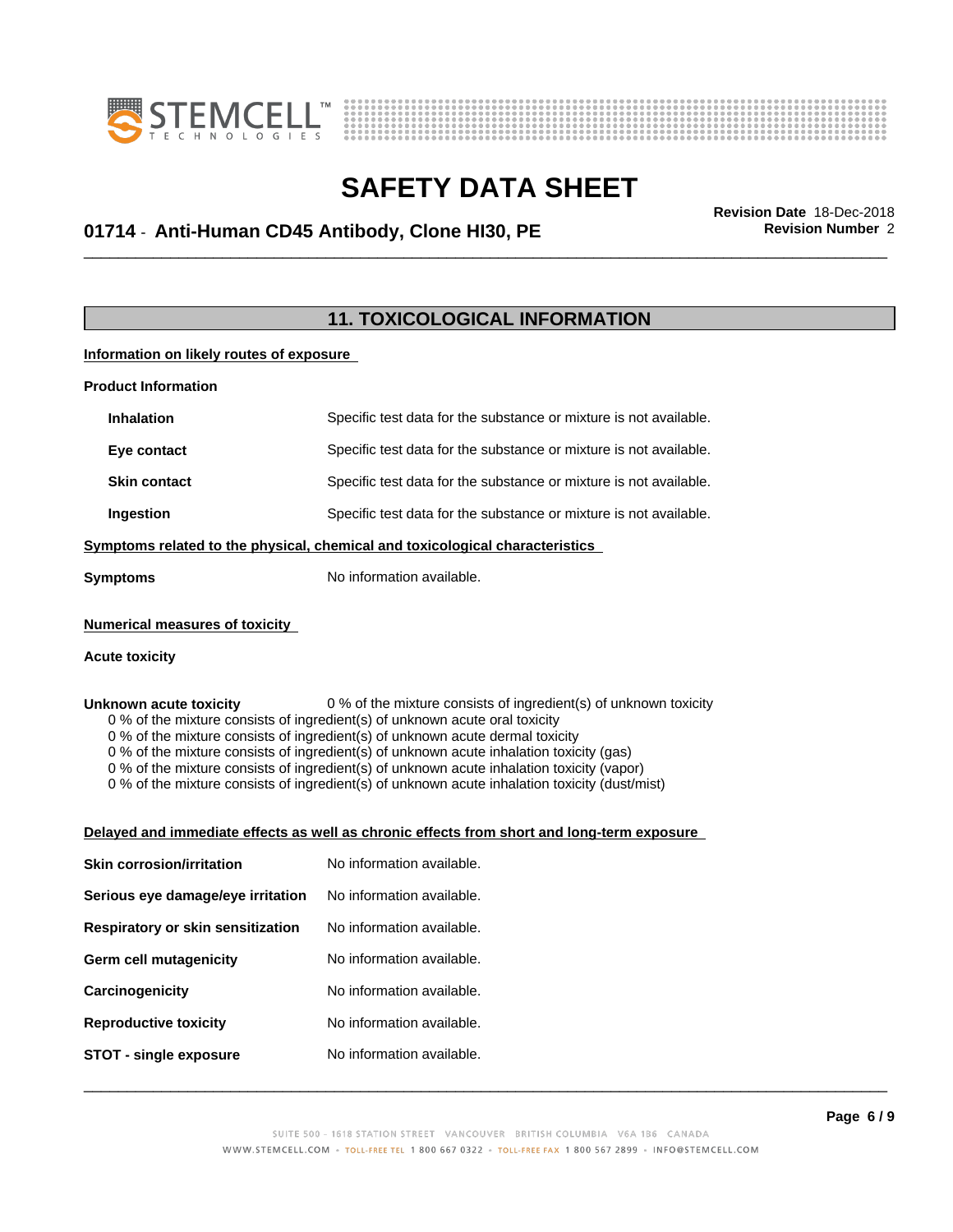



## \_\_\_\_\_\_\_\_\_\_\_\_\_\_\_\_\_\_\_\_\_\_\_\_\_\_\_\_\_\_\_\_\_\_\_\_\_\_\_\_\_\_\_\_\_\_\_\_\_\_\_\_\_\_\_\_\_\_\_\_\_\_\_\_\_\_\_\_\_\_\_\_\_\_\_\_\_\_\_\_\_\_\_\_\_\_\_\_\_\_\_\_\_ **Revision Date** 18-Dec-2018 **01714** - **Anti-Human CD45 Antibody, Clone HI30, PE Revision Number** 2

| <b>STOT - repeated exposure</b> | No information available. |
|---------------------------------|---------------------------|
|                                 |                           |

**Aspiration hazard** No information available.

### **12. ECOLOGICAL INFORMATION**

| <b>Ecotoxicity</b>            | ٠                                  |
|-------------------------------|------------------------------------|
| Persistence and degradability | No information available.          |
| <b>Bioaccumulation</b>        | There is no data for this product. |
| Other adverse effects         | No information available.          |

### **13. DISPOSAL CONSIDERATIONS**

| Waste treatment methods                |                                                                                                                    |
|----------------------------------------|--------------------------------------------------------------------------------------------------------------------|
| Waste from residues/unused<br>products | Dispose of in accordance with local regulations. Dispose of waste in accordance with<br>environmental legislation. |
| Contaminated packaging                 | Do not reuse empty containers.                                                                                     |
| <b>US EPA Waste Number</b>             | P <sub>105</sub>                                                                                                   |

#### **14. TRANSPORT INFORMATION**

| <b>DOT</b>  | Not regulated |
|-------------|---------------|
| <b>TDG</b>  | Not regulated |
| <b>MEX</b>  | Not regulated |
| ICAO (air)  | Not regulated |
| <b>IATA</b> | Not regulated |
| <b>IMDG</b> | Not regulated |
|             |               |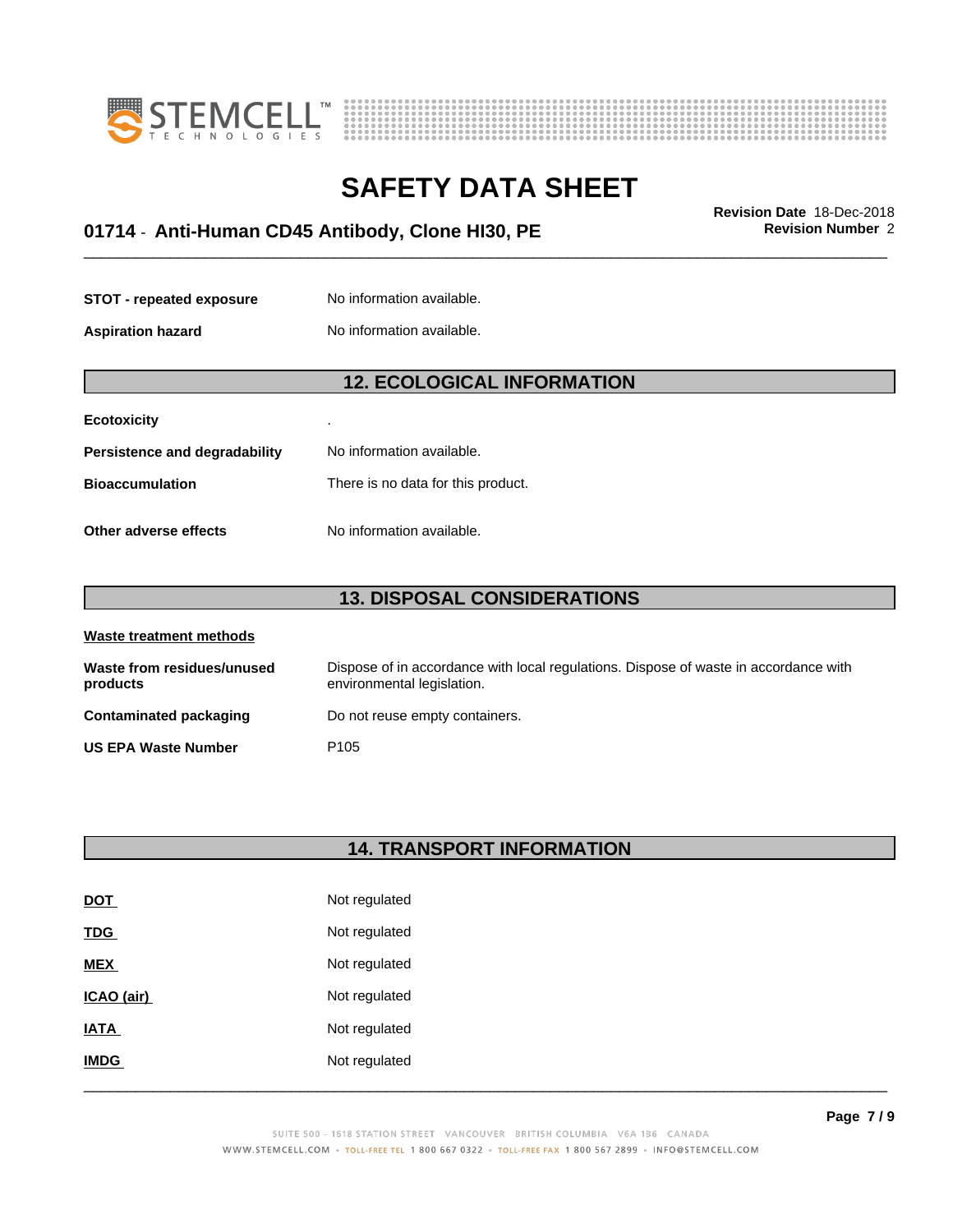



## \_\_\_\_\_\_\_\_\_\_\_\_\_\_\_\_\_\_\_\_\_\_\_\_\_\_\_\_\_\_\_\_\_\_\_\_\_\_\_\_\_\_\_\_\_\_\_\_\_\_\_\_\_\_\_\_\_\_\_\_\_\_\_\_\_\_\_\_\_\_\_\_\_\_\_\_\_\_\_\_\_\_\_\_\_\_\_\_\_\_\_\_\_ **Revision Date** 18-Dec-2018 **01714** - **Anti-Human CD45 Antibody, Clone HI30, PE Revision Number** 2

**RID** Not regulated

**ADR** Not regulated

**ADN** Not regulated

| <b>15. REGULATORY INFORMATION</b> |                 |  |
|-----------------------------------|-----------------|--|
| <b>International Inventories</b>  |                 |  |
| <b>TSCA</b>                       | Complies        |  |
| <b>DSL/NDSL</b>                   | Complies        |  |
| <b>EINECS/ELINCS</b>              | Complies        |  |
| <b>ENCS</b>                       | Does not comply |  |
| <b>IECSC</b>                      | Complies        |  |
| <b>KECL</b>                       | Complies        |  |
| <b>PICCS</b>                      | Complies        |  |
| <b>AICS</b>                       | Complies        |  |

 **Legend:**

 **TSCA** - United States Toxic Substances Control Act Section 8(b) Inventory

 **DSL/NDSL** - Canadian Domestic Substances List/Non-Domestic Substances List

 **EINECS/ELINCS** - European Inventory of Existing Chemical Substances/European List of Notified Chemical Substances

 **ENCS** - Japan Existing and New Chemical Substances

 **IECSC** - China Inventory of Existing Chemical Substances

 **KECL** - Korean Existing and Evaluated Chemical Substances

 **PICCS** - Philippines Inventory of Chemicals and Chemical Substances

 **AICS** - Australian Inventory of Chemical Substances

#### **US Federal Regulations**

#### **SARA 313**

Section 313 of Title III of the Superfund Amendments and Reauthorization Act of 1986 (SARA). This product does not contain any chemicals which are subject to the reporting requirements of the Act and Title 40 of the Code of Federal Regulations, Part 372.

#### **SARA 311/312 Hazard Categories**

| Acute health hazard               | No. |
|-----------------------------------|-----|
| <b>Chronic Health Hazard</b>      | No  |
| Fire hazard                       | N٥  |
| Sudden release of pressure hazard | No  |
| <b>Reactive Hazard</b>            | N٥  |

#### **CWA** (Clean Water Act)

This product does not contain any substances regulated as pollutants pursuant to the Clean Water Act (40 CFR 122.21 and 40 CFR 122.42).

#### **CERCLA**

This material, as supplied, does not contain any substances regulated as hazardous substances under the Comprehensive